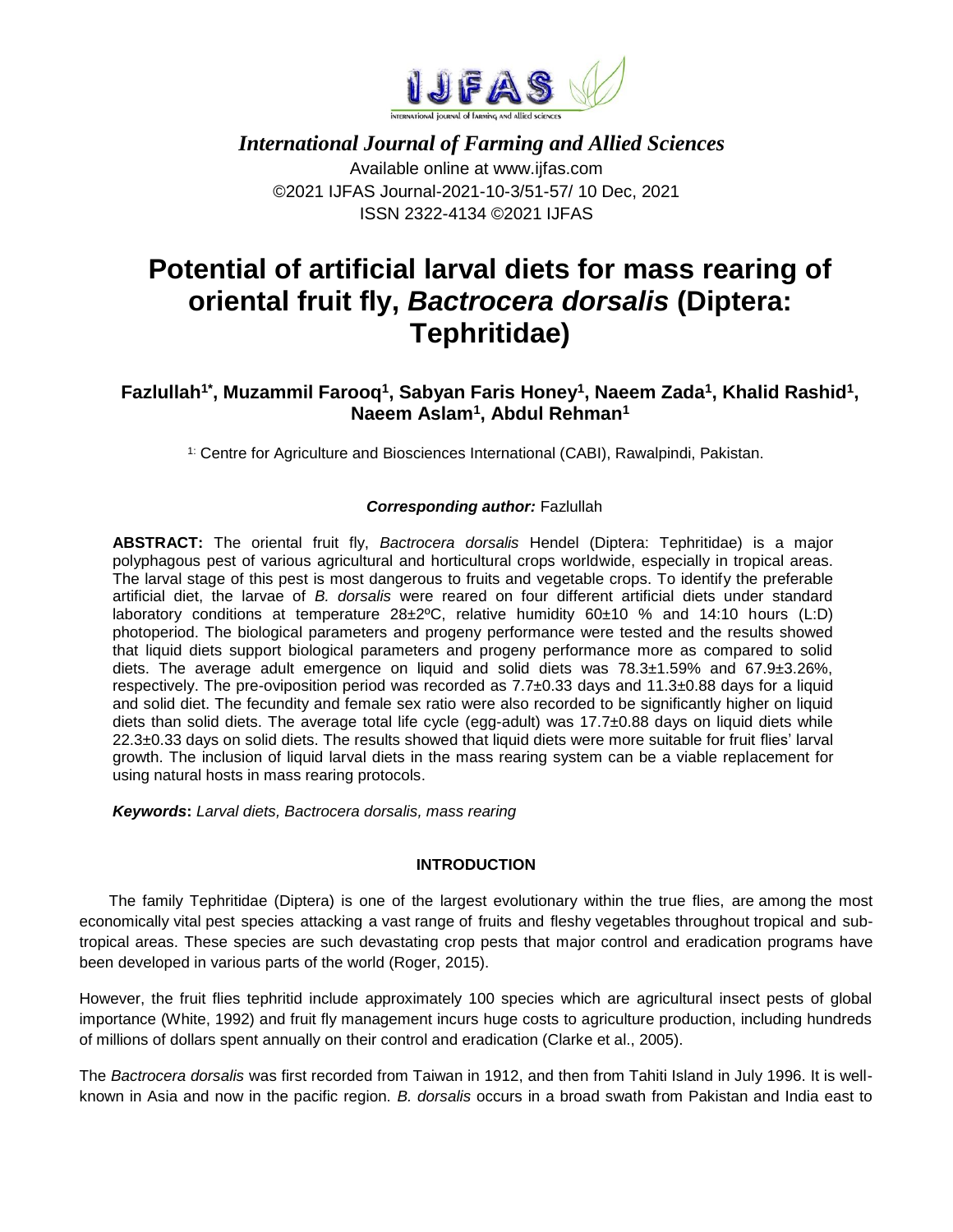southern China, Taiwan, and Southeast Asia, including Malaysia and the great island groups of Sumatra, Java, Borneo and the Philippines. It has been introduced and established in some Pacific islands, such as the Hawaiian Islands since about 1945, and Guam since 1947. It invaded east Africa in about 2003 and spread very rapidly throughout large parts of the continent. *Bactrocera dorsalis* is a frequent invader (Gary, 2017). *B. dorsalis* is polyphagous in nature; it has about 250 host plants. They mostly attack ripened as well as unripen fruits. At the same time, it also infests vegetables and many other fruits of tropical and subtropical regions (Hui and Lui, 2005).

The *Bactrocera dorsalis* population peak appeared in July and August and maximum declined was observed in October depending on the host fruit maturity, temperature and rainfall. Availability of host fruits was another essential factor affecting population fluctuation (Mahmood and Mishkatullah, 2007). *Bactrocera dorsalis* species are one of the greatest barriers to fresh produce exports worldwide. In the Asia-pacific region they losses from 40% to 100% are experienced everywhere from villages to large area farming systems (Chang, 2009; Yan Shi et al., 2017; Dong Wei et al., 2017; Clarke et al., 2005). In Asia the favorable hosts of *Bactrocera dorsalis* are mango, guava, peach as well as other fruits (Gafoor et al., 2010).

Mass production of flies depends on the use of artificial diets (Rivera, 2012). Among many factors to consider when developing the mass rearing strategies, artificial diets may be considered as one of the most important components and, together with labor, they constitute the main costs. Therefore, in mass rearing, the search for cost reduction of diet is constant, always aiming a balance between the costs and insect quality. The use of local ingredients may guarantee the supply and, generally, reduce the production costs (Parker, 2005).

Artificial diets are foods synthesized from one or more ingredients that may be completely defined chemically. Artificial diets must fulfill sensory requirements and be nutritious for animals within a framework of economic feasibility (Cohen, 2004). In reality, the production of artificial diets is one of the most substantial direct input costs in many areas related to animal breeding (Jeffs, 2000; Chaudhury, 2007; Woyengo, 2014).

Several diets have been used in the large-scale commercial production of fruit flies worldwide (ALUJA et al., 2001). A good nutrition in the larval phase is necessary for a proper development, affecting survival and adult size (Cesoni-Pereira and Zucoloto, 2009).

A liquid larval diet and its rearing system have been developed for mass rearing of *Bactrocera dorsalis* (Hendel). Baking yeast, soy bran, soy proteins were used at different combinations for the formulation of liquid diet. Sugar, anti-microbial agent (sodium benzoate) and citric acid were also included in the diet (Mahfuza et al., 2011). Advantages of a fruit by (Diptera: Tephritidae) liquid diet (without mill feed as a biological bulking agent) over the conventional mill feed diet used in Hawaii (Tanaka, 1969) include simplified spent diet management and reduced labor and space costs (Chang et al., 2004). The first fruit fly liquid diet without a biological bulking agent was successfully developed for small scale melon fly, *Bactrocera cucurbitae* Coquillett, larval rearing (Schroeder et al., 1971; Chang et al., 2004).

The objectives of this study were identified easily available protein sources and diet for mass rearing of the oriental fruit fly, *B. dorsalis*. The artificial larval diet and its rearing system may help to replace the use of natural hosts.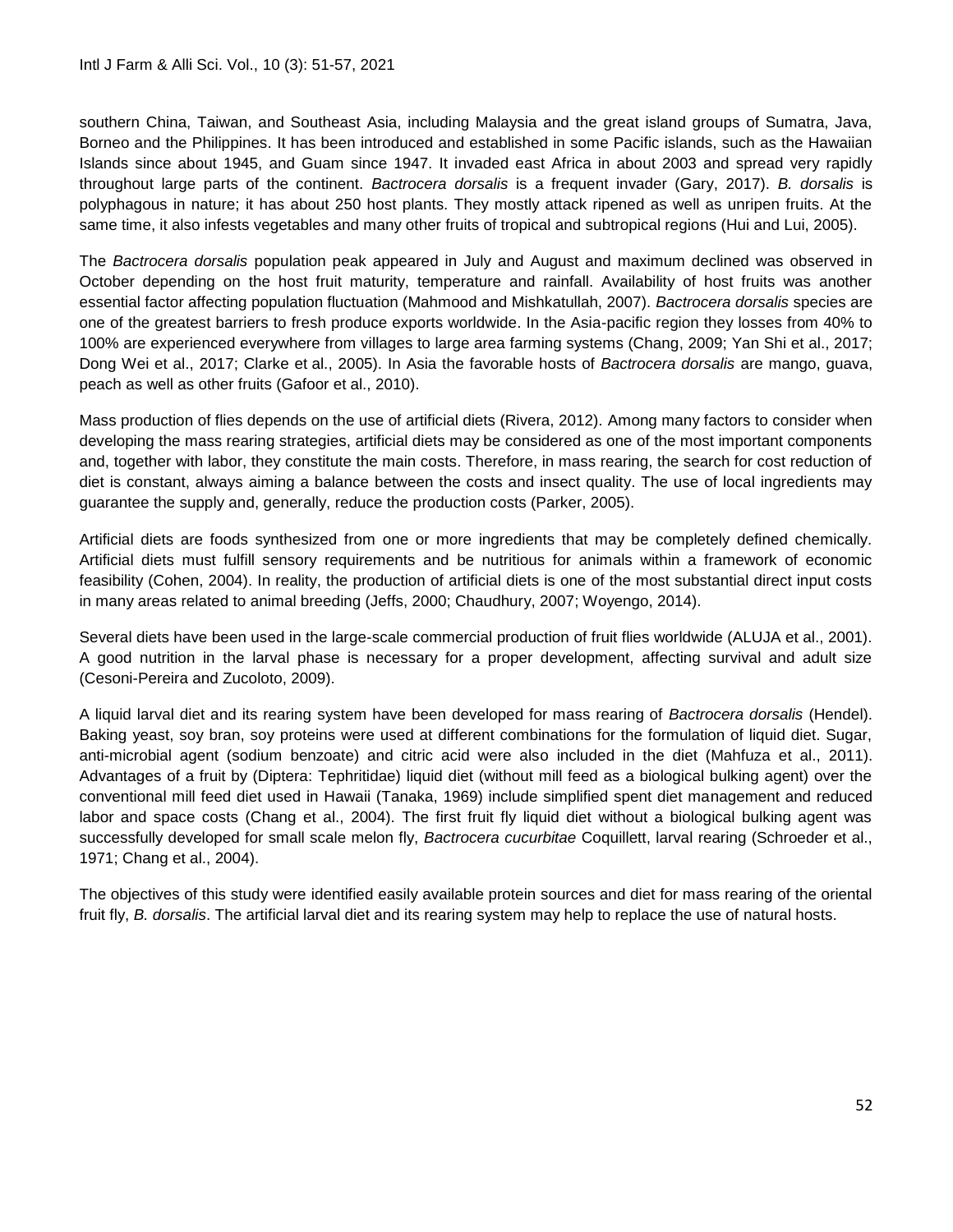#### **MATERIALS AND METHODS**

#### **Colony Origin and Maintenance**

The *Bactrocera dorsalis* were collected from guava orchard at Sharaqpur and Haripur, and established colony since from 2014. Maintained the culture under control condition  $25 \pm 2$  °C, 65 – 75 % RH, and 14:10 (L:D) photoperiod in Biological Control Laboratory at CABI Rawalpindi, Pakistan (Farooq et al., 2019).

In this experiment, *B. dorsalis* cultures were maintained separately in rearing cages (60×60×48 cm) with a cloth sleeve opening at front and capacity of 500 pairs per cage.

#### **Diet Preparation ingredients**

The experiment was based on liquid and solid diets formulation. We tested liquid diet ingredients such as sugars, Sodium benzoate, Yeast, Water, Vitamin B Complex and Citric acid in (Chang et al., 2004). In solid diet used Carrot powder, Sodium benzoate, Yeast, Water, Nipagen and Hydrochloric acid (HCL) 4. Table 1.

| <b>T1 (Liquid Diet)</b> |          | T2 (Solid Diet)                      |          |
|-------------------------|----------|--------------------------------------|----------|
| Ingredient              | Quantity | Ingredient                           | Quantity |
| Sugar (g)               | 48.72    | Carrot powder (g)                    | 75       |
| Sodium benzoate (g)     | 0.8      | Sodium benzoate (g)                  | 1.25     |
| Yeast $(g)$             | 81.6     | Yeast (g)                            | 35       |
| Water (ml)              | 400      | Water (ml)                           | 385      |
| Vitamin B Complex (ml)  | 1        | Nipagen (g)                          |          |
| Citric acid $(g)$       | 9.24     | Hydrochloric<br>acid<br>$(HCL)$ (ml) | 4        |

Table 1: Ingredients of diets used for larval feeding and off spring performance

#### **Experimental Procedure**

In liquid diet experiments using 500 ml plastic containers. The liquid diet were prepared as described by (Chang et al., 2004). Used block sponge sheet and plastic boxes, 150 ml of diet was added to each box. The sponge were dipped in diet. A plastic cup with punctures on the wall, were used as an artificial oviposition device. The cup is placed upside down on a piece of sponge soaked in a mixture of guava juice and water to stimulate flies to lay eggs in the punctures. Circular black sheets were put above the sponge for collecting deposited eggs. The eggs were sprayed gently with distilled water to spread them evenly across the sponge surface. The sponge was then placed on top of the diet. The plastic boxes were covered with plastic lids to raise the temperature. The collected eggs were seeded on the liquid and solid artificial diets on sponge inside plastic container and on direct on solid diet. Containers lids were ventilated with holes during larval duration period. Before larval maturation, larval trays were put in ventilated boxes provided with wet sand on the bottom. After one week the mature larvae begin to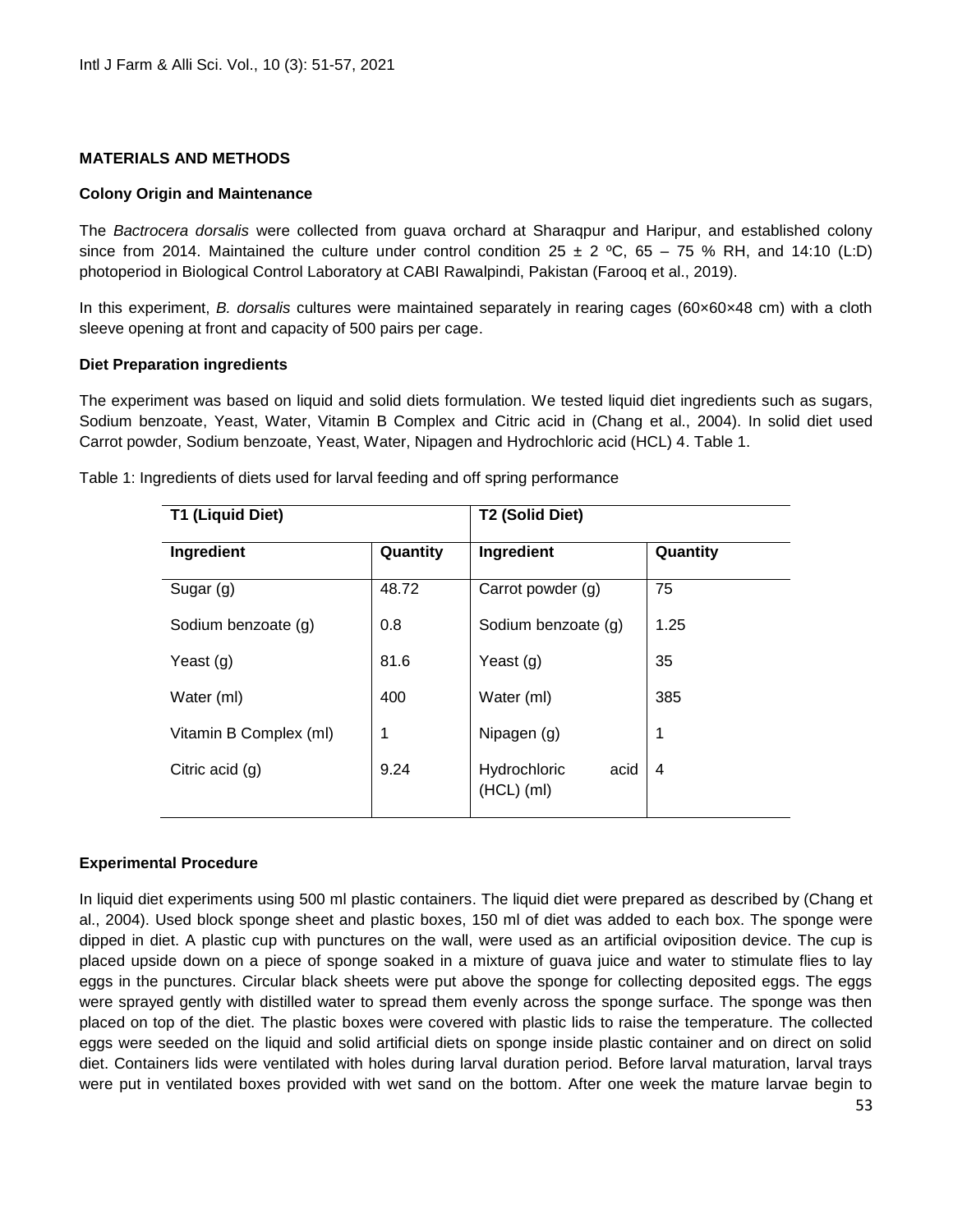leave the diet and jump to the sand for pupation. The Pupae were sieved from the sand and held in the adult rearing cages until emergence.

### **Recording Biological Parameters**

The various biological parameters studied in this experiment included the percent hatching, larval stage, percent pupation, pupal weight, pupal duration, adult emergence, egg to adult period, pre-oviposition period, fecundity and female ratio was measured in liquid diet and solid diet.

### **Statistical Analyses**

Descriptive statistics as mean values  $\pm$  standard error (SE) was calculated. The differences among the diets quality control parameters were determined by analysis of variance (ANOVA). LSD test at *P* = 0.05 level of significance was used to determine separation and significance of means (SAS, 1999).

### **RESULTS AND DISCUSSION**

In the current study, the biological parameters such as egg duration, percent hatching, larval period, percent pupation, pupal weight, pupal duration, adult emergence, life span (egg-adult), pre-oviposition period, fecundity and female ratio of oriental fruit fly, *B. dorsalis* were recorded by using different artificial diets under controlled conditions.

# **a. Egg duration, percent hatching and larval stage**

The results regarding egg duration showed that incubation period significantly varied with diets. It was observed that T1 reduce the egg duration (4.33±0.33 days) as compared to T2 (5.67±0.33 days) (F<sub>1.5</sub>= 8.00, P=0.04). The percent hatching of *B*. *dorsalis* on different diets (solid and liquid) were showed significant variations. The liquid diet (T1) was showed maximum percentage of egg hatching (75.22 $\pm$ 3.39%) while solid diet (T2) (53.44 $\pm$ 5.83%) (F<sub>1,5</sub>= 10.4, P=0.03). The larval growth and development were highly affected with diets. In addition, data regarding larval development showed that solid diet (T2) delayed the larval developmental stage (8.67±0.33) (days) as compared to liquid diet (T1) (7.33 $\pm$ 0.33) (days) (F<sub>1,5</sub>= 8.00, P=0.04) (Table 2).

### **b. Percent pupation, pupal weight and duration**

The maximum percent pupation (86.14±1.35%) of *B*. *dorsalis* was observed on liquid diet (T1) while solid diet T2 showed (71.42 $\pm$ 3.65%) (F<sub>1.5</sub>= 14.3, P=0.02). The pupal weight was significantly higher in the liquid diet T1  $(11.77\pm01.8)$  (days) as compared to solid diet T2 resulted in reduced pupal weight (9.53 $\pm$ 0.34) (days) (F<sub>1,5</sub>= 34.3, P=0.004). The pupal duration showed significant variations as shorter pupal developmental time (4.33±0.33) (days) was observed for liquid diet T1 as compared with T2 (6.67 $\pm$ 0.33) (days) (F<sub>1.5</sub>= 24.5, P=0.01) (Table 2).

### **c. Adult emergence and life span**

Among tested diets, liquid diet (T1) was showed significantly higher adult emergence percentage (78.29±1.59%) than solid diet (T2) (67.86 $\pm 3.26\%$ ) (F<sub>1,5</sub>= 8.25, P=0.04). The total developmental time from egg to adult was 17.67 $\pm$ 0.88 days on liquid diet while 22.33 $\pm$ 0.33 days on solid diet (F<sub>1,5</sub>= 24.5, P=0.01). The solid diet was not suitable for pest growth as compared to liquid diet (Table 2).

### **d. Pre-oviposition period and fecundity**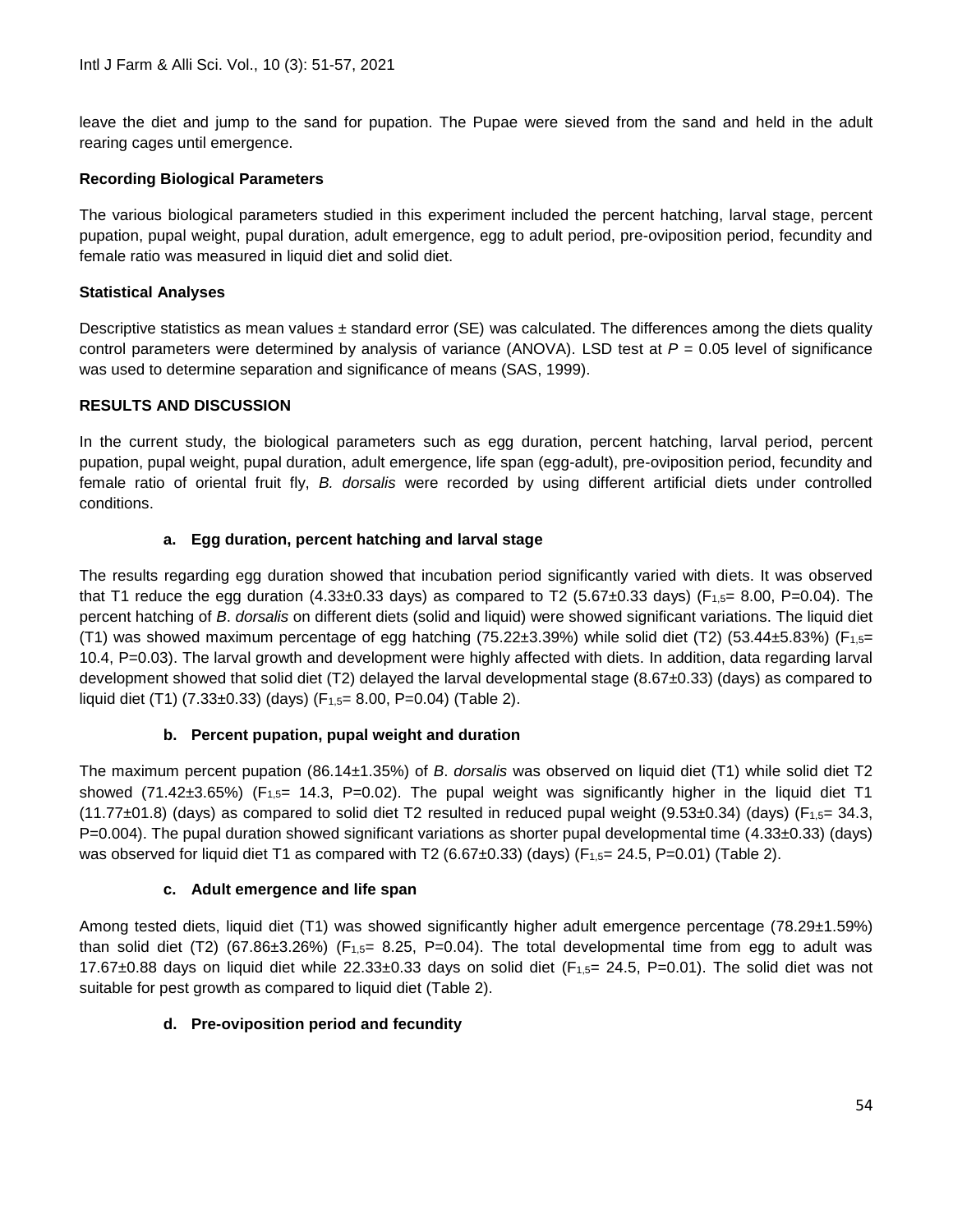The minimum pre-oviposition period on T1 and T2 were recorded (7.67 $\pm$ 0.33 days) and (11.33 $\pm$ 0.88 days) (F<sub>1.5</sub>= 15.1, P=0.02), respectively. Moreover, maximum fecundity (216.00±18.36) was observed in T1 in comparison to T2  $(109.67\pm10.68)$  (F<sub>1.5</sub> = 25.1, P=0.01) (Table 2).

#### **e. Female ratio**

It was observed that T1 showed higher female ratio **(**55.67±0.88) in comparison to T2 (45.00±1.53) (F1,5= 36.6, P=0.003) (Table 2).

| <b>Biological</b><br><b>Parameters</b> | Liquid Diet (T1)  | Solid Diet (T2)   | P value (F, HSD) |
|----------------------------------------|-------------------|-------------------|------------------|
| Egg duration (d)                       | $4.33 \pm 0.33 b$ | $5.67 \pm 0.33a$  | 0.04(8.00.1.31)  |
| Larval stage (d)                       | $7.33 \pm 0.33 b$ | $8.67 + 0.33h$    | 0.03(8.00.1.31)  |
| Percent pupation (%)                   | 86.14±1.35a       | 71.42±3.65b       | 0.01(14.3.10.81) |
| Pupal weight (mg)                      | 11.77±01.8a       | $9.53 \pm 0.34 b$ | 0.004(3.42.1.06) |
| Pupal duration (d)                     | $4.33 \pm 0.33 b$ | $6.67 \pm 0.33 b$ | 0.008(24.5.1.31) |
| Adult emergence (%)                    | 78.29±1.59a       | 67.86±3.26b       | 0.04(8.25.10.1)  |
| Egg to adult period<br>(d)             | 17.67±0.88b       | 22.33±0.33b       | 0.008(24.5.2.62) |
| Pre-oviposition<br>period (d)          | $7.67 \pm 0.33$ b | $11.33 \pm 0.88a$ | 0.02(15.1.2.62)  |
| Fecundity (no.)                        | 216.00±18.36a     | 109.67±10.68b     | 0.08(25.1.59.03) |
| Female ratio (%)                       | 55.67±0.88a       | 45.00±1.53b       | 0.004(36.6.4.9)  |

Table 2: Effect of different diets on biological parameters and off spring performance of *Bactrocera dorsalis*

The current study was conducted to check the most preferable artificial diet for rearing of oriental fruit fly, *B. dorsalis* under artificial conditions or controlled. The liquid diet consists of 48.72g sugar, 0.8g sodium benzoate, 81.6g yeast, 400ml water, 1ml vitamin B complex and 9.24g citrus acid while solid diet contains 75g carrot powder, 1.25g sodium benzoate, 35g yeast, 385ml water, 1g nipagin and 4ml HCL as shown (Table 1). The potential of the artificial diet was recorded or analyzed based on their effectiveness on life cycle of tested insect such as *B. dorsalis*. The biological parameters which recorded during the study were highly affected by the artificial diets tested in the study period. The productivity of *B. dorsalis* is highly associated with various biotic and abiotic factors. The growth and developmental stages such as egg, larva, pupa and adults of insects especially *B. dorsalis* are highly linked with food components. The similar findings had been reported by (Chaudhury and Skoda, 2007). The incubation period can vary with composition of diets. In the current study liquid diet was recorded most preferable diet for larval development as compared to solid diet. Our current study results are similar to previous studies performed by various researchers in the globe. The results showed significantly higher percent hatchability of the eggs in T1 as compared to T2. The maximum and minimum development of larvae to pupae formation was recorded in treatments where the larvae fed on T1 and T2 diets, respectively. The study concluded that solid diet (T2) is not suitable for development of fruit fly larvae. (Paskova, 2006) had investigated the similar findings. He has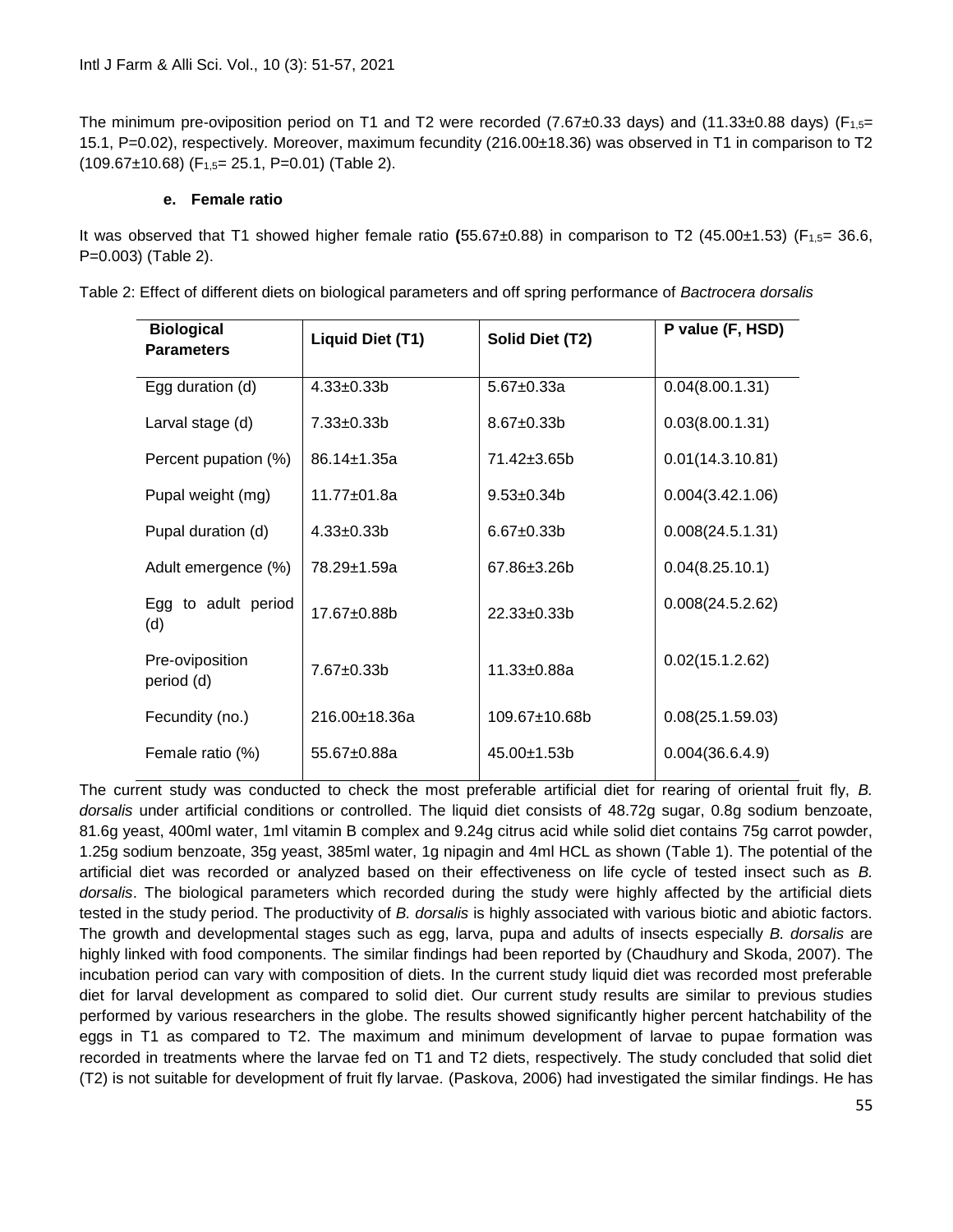reported that larval weight and growth found high at liquid diet as compared to larvae reared on solid diet. The similar findings had been recorded by various early researchers. They had recorded the larval performance on different artificial diets (Chang et al., 2006; Vera et al., 2014; Ekesi et al., 2014).

The pre-oviposition period, fecundity and female ratio was recorded high on liquid diet as compared to solid diet. The fertility of insect pests can increase with preferable host. The mortality rate of pest can decrease with the availability of suitable diet or food. Many scientists had reported the similar results. Our findings are also in line with other studies such as (Chang et al., 2009). It had been reported that high protein is not suitable for larval growth and development. The larvae can't survive at high protein even die.

The larval growth and development are highly affected with nutritional composition like cellulose, agar and protein. The diet containing low protein percentage is most preferable and suitable for pest growth. The maximum adult emergence was recorded in T1 than T2. results were in accordance with those of (Chang et al., 2006: Fay, 2009). It is shown that liquid diet (T1) has potential to develop larval growth and development. Larval diet ingredients and their relative amount for *B. dorsalis* used in the present experiment was based on the liquid diet recipe of (Chang et al., 2004) and solid diet based on (Allwood, 1996).

# **REFERENCES**

Allwood A. 1996. Management of fruit flies in the Pacific: A regional symposium, Nadi, Fiji 28-31 October 1996. Canberra: Australian Centre for International Agricultural Research

Aluja M, Jacome, I, Macias-Ordonez R. 2001. Effect of adult nutrition on male sexual performance in four tropical fruit fly species of the genus Anastrepha (Diptera: Tephritidae). *J* Insect Behav 14: 1: 759-775

Cesoni-Pereira C, Zucoloto FS. 2009. Moscasdas-frutas (Diptera). In: Panizzi, A. R. Parra, J. R. P. (Ed.). Bioecologia e nutrição de insetos: base para o manejo integrado de pragas. *Brasília:* Embrapa Informação Technological 18:733-766

Chang CL. 2009. Fruit fly liquid larval diet technology transfer and update. J Appl Entomol 164-173

Chang CL, Caceres, C, Jang EB. 2004. A novel liquid larval diet and its rearing system for melon by, *Bactrocera cucurbitae*  (Diptera: Tephritidae). Ann Entomol Soc Am 97: 524-528

Chang CL, Caceres, C, Ekesi S. 2007. Life history parameters of *Ceratitis capitata* (Diptera: Tephritidae) reared on liquid diets. Ann Entomol Soc Am 100(6): 900-906

Chang CL, Vargas, RI, Caceres C, Jang E, Cho IK. 2006. Development and assessment of a liquid larval diet for Bactrocera dorsalis (Diptera: Tephritidae). Ann Entomol Soc 99:1191–1198

Chaudhury MF, Skoda SR. 2007. A cellulose fiber-based diet for screwworm (Diptera: Calliphoridae) larvae. J Econ Entomol 100: 241–245

Clarke AR, Armstrong, K.F, Carmichael AE, Milne J.R, Raghu S, Roderick G.K, Yeates D.K. 2005. Invasive phytophagous pests arising through a recent tropical evolutionary radiation: the Bactrocera dorsalis complex of fruit flies. Annu Rev Entomol 50:293- 319

Cohen A.C. 2004. Insect diets: science and technology. CRC Press Boca Raton Fla 2004.

Dong Wei, Wei, D, Mingxing J, Jinjun W. 2017. Oriental Fruit fly *Bactrocera dorsalis* (Hendel). DOI: 10.1007/978-94-024-0948- 2\_15

Ekesi S, Mohamed, SA, Chang CL. 2014. A liquid larval diet for rearing *Bactrocera invadens* and *Ceratitis fasciventris* (Diptera: Tephritidae). Int J Trop Insect Sci 34: 321 S90-S98

Farooq M, Fazalullah, Sangita B, Iqbal H, Sabyan FH. 2019. In vitro host preference and influence of parasitoids-host density on Dirhinus giffardii for Bactrocera cucurbitae and Bactrocera dorsalis pupae. Acad J Agric Res 7(9): 224-231

Fay HAC. 2009. A starter diet for mass-rearing larvae of the Mediterranean fruit fly, Ceratitis capitata (Wied.) J App Entomol 105(1-5):496-501

Gafoor AK, Mustafa, ZI, Mushtaq. 2010. Determinants of mango export from Pakistan. J Agric Res 48: 105-119

Gary J, Steck. 2017. *Bactrocera dorsalis,* Oriental fruit fly (Hendel) (Tephritidae). Pest Alert Created November 2002 Updated January 2017

Geib SM, Calla, B, Hall B, Hou S, Manoukis NC. 2014. Characterizing the developmental transcriptome of the oriental fruit fly, Bactrocera dorsalis (Diptera: Tephritidae) through comparative genomic analysis with Drosophila melanogaster utilizing modENCODE datasets. BMC Genomics 15: 942

Hui Y, Liu J. 2005. Population dynamics of the oriental fruit fly Bactrocera dorsalis (Diptera: Tephritidae) in the Kunming area southwest tern China. Insect Sci 12: 387-392